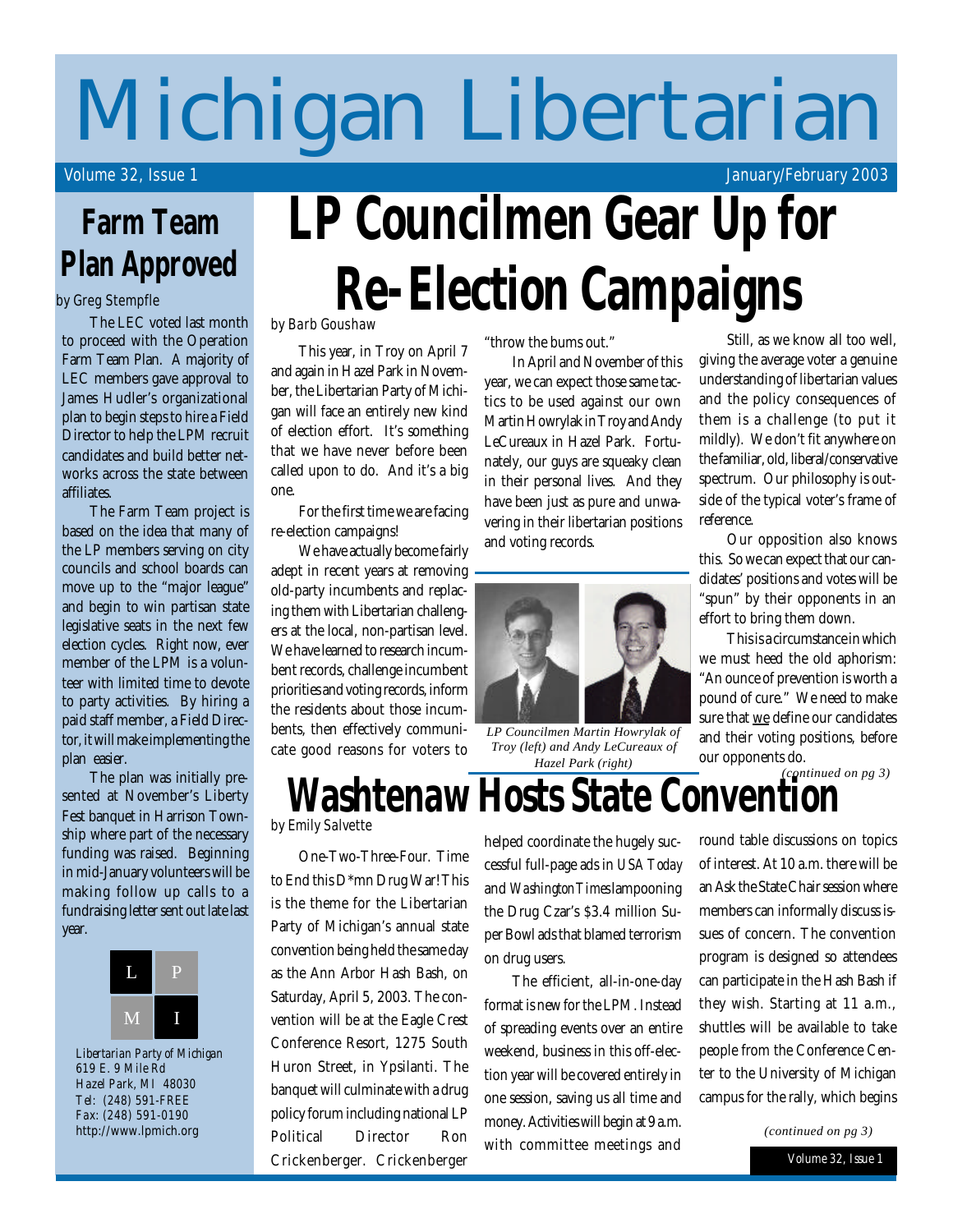## **LPM Officers and Directors**

| Chair                      | James Hudler          | chair@lpmich.org          |
|----------------------------|-----------------------|---------------------------|
| Vice Chair                 | <b>Jerry Bloom</b>    | vicechair@lpmich.org      |
| Secretary                  | Keith Wesselmann      | secretary@lpmich.org      |
| <b>Treasurer</b>           | Ben Bachrach          | treasurer@lpmich.org      |
| <b>At-Large Director</b>   | <b>Diane Barnes</b>   | dbarnes@lpmich.org        |
| <b>At-Large Director</b>   | Dave Collver          | collver@lpmich.org        |
| <b>At-Large Director</b>   | Paul Hitch            | hitch@lpmich.org          |
| <b>At-Large Director</b>   | Sara Sjoberg          | sjoberg@lpmich.org        |
| <b>At-Large Director</b>   | Erin Stahl            | stahl@lpmich.org          |
| <b>Newsletter</b>          | Greg Stempfle         | newsletter@lpmich.org     |
| Database Output            | <b>Emily Salvette</b> | salvette@ameritech.net    |
| Database Input             | Mark Byrne            | iwantska@hotmail.com      |
| Pledge Program             | Dan LaFavers          | dlafavers@provide.net     |
| <b>Campaign Managers</b>   | Barbara Goushaw       | bgoush@aol.com            |
| Campaign Fund              | Dianne Szabla         | dianneszabla@netscape.net |
| <b>Assistant Treasurer</b> | vacant                | vacant                    |
|                            |                       |                           |

Subscribe to *LPM Online*

the weekly email newsletter of the LPM.

Sign up at:

**http://www.lpmich.org/lpmonline/subscribe.htm**

## **Newsletter Informat**

The *Michigan Libertarian* is published bimonthly as the official newsletter of the Libertarian Party of Michigan, 619 E. Nine Mile Rd., Hazel Park, MI 48030. Phone: (248) 591-FREE

#### **Submissions:** Please email articles to **newsletter@lpmich.org**

Only electronic format will be accepted. Acceptable formats are plain text, Word97, WordPerfect 6.X/5.X, RTF, HTML, Pagemaker 6.5. Any other formats, please ask first.

**Deadline:** The next deadline for submission of articles and advertising is March 3, 2003.

**Advertising:** Please email advertising to **newsletter@lpmich.org** Only electronic format will be accepted. Because of the nature of various programs, please send ads in .p65 format. Above formats are also acceptable, but layout or resolution may be lost in the publication process. Please mail payment to:

> Libertarian Party of Michigan Newsletter Advertising 619 E. Nine Mile Rd. Hazel Park, MI 48030

**Advertising Rates:** Full Pg \$200, Half Pg \$100, Quarter Pg \$50. 25% discount for LPM Candidates, 50% discount for LPM Affiliates.

**Visit:** http://www.lpmich.org/Newsletters/index.html for more information.

## **Volunteer Positions Available** by James Hudler

Have you made your New Year's Resolutions yet? Perhaps this will be the year that you resolve to make a difference in the world by creating more liberty! The LPM needs volunteers to help with numerous tasks. If there is something in the list below that you feel you can do, please consider volunteering for the position. If you don't think you have the skills necessary to do any of these jobs, but would still like to volunteer, we have volunteers and manuals available to help train you.

Some of our volunteers even learn skills that they can apply to their paying jobs or that they can use in searching for a new job. As chair, I am happy to be a job reference for any volunteer who is doing a great job. If you can do one of these tasks, please send an email to: volunteer@lpmich.org

- 1a. Press/Media release writer
- 1b. Press/Media release distribution administrator
- 2. Fundraising letter writer
- 3. Major donor development
- 4a. Membership Growth
- 4b. Membership Retention
- 4c. Membership Renewal Callers
- 4d. Thank You Note Writers (sends notes weekly)
- 4e. Inquiry Follow-up (follows-up with 4 days of receipt)
- 5a. Speaker Bureau Leader (assigns speakers, promotes program)
- 5b. Speaker Bureau Speakers
- 6. Assistant Treasurer
- 7. WebMaster
- 8. Campaign Committee Chair
- 9a. Office Cleaners
- 9b. Office Receptionists
- 10. Speak-Out-Michigan Leader
- 11. Pledge Program Promoter
- 12. Pledge Program Administrator (sends out monthly reminders)
- 13. Letters to the Editor Organizer

## **Attention Candidates for LPM Officers**

#### by Greg Stempfle

 If you are planning on running for a party officer position at the April 5th State Convention, please let me know as soon as possible. I would like to include space for in the next issue for candidates to write about their ideas and platforms. Offices up for election this year are Chair, Vice-Chair, Secretary, Treasurer, five At-Large Directors, and three Judicial Committee members. Please send in a photograph if we do not already have one. Keep in mind the deadline for the next newsletter will be March 3rd. This is earlier than usual because we want to get the next edition out before the convention. Candidates are always welcome to purchase advertising space.

 The LP of Oakland County has also created a page on their website for decleared candidates to fill out a questionare about LPM issues. http://www.lpocmi.org/declared/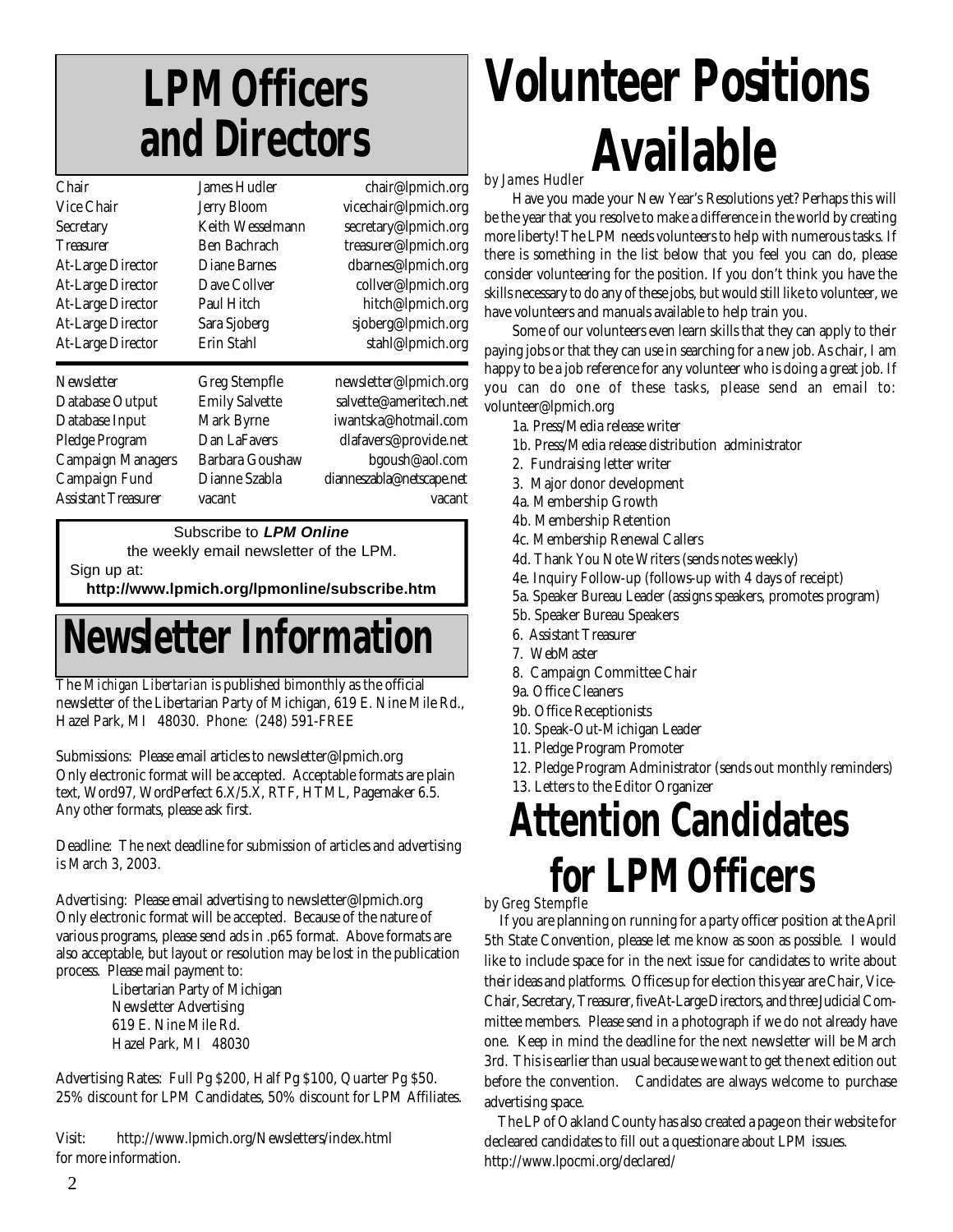# **LPM Renews HQ Lease**

#### by Greg Stempfle

The LPM has signed a one-year lease renewal for its Hazel Park headquarters. LPM Chair James Hudler signed the lease agreement after productive negotiations between the property owners and LEC member Dave Collver, to maintain the same rent. The only difference in the new lease agreement is a reduction in our default liability. The new lease will expire in November.

The current headquarters, on Nine Mile Road in Hazel Park, has been open since the beginning of 2000. Renting property can be expensive, especially for a non-profit organization, such as ourselves and there has been some controversy within the LPM over the need to fund such an endeavor. This may be due in part to confusion about how the headquarters is being paid for.

Since the grand opening, the Michigan Liberty Pledge Program has covered the expenses of rent and utilities. Currently 54 people are members of the program, and make monthly donations ranging from \$5 to \$70. Most donate \$25. Members of the Pledge Program automatically get their National/Michigan and local affiliate dues paid. Donors can have automatic charges to credit cards, or receive monthly reminders to pay by check. The money raised is put into the LPM general fund, but is earmarked specifically for rental costs.

The members of the Pledge Program annually provide the LPM with more money than the dues program, but are always looking for more people to participate. Those interested in participating can mail in the form on the back page of the newsletter or use our secure website to join.



 For example: Troy Mayor Pro Tem Martin Howrylak voted against a multi-million dollar project to move and renovate an historic church and parsonage. His opponents might attempt to use this as ammunition in a "He doesn't care about the history of our city" shot. But we can preempt that by getting the story out first – as an example of Howrylak's fiscal responsibility. We must make sure the voters know that Martin has put principles before politics, and that those principles ultimately work in the best interests of all of the citizens of Troy, including the history buffs.

 Andy LeCureaux may be even more controversial. When he took office Hazel Park already had huge financial problems. One of the first things he did was lead an effort to fire the city manager. Although it was clear to many that the city manager was largely responsible for the situation and that this was the best course of action, Andy was the one with the courage to publicly take that stand. This bold leadership essentially "gave permission" to his more riskaverse fellow council members to then follow. Still, it was a controversial decision. We can expect his opponents to try and slam him for it.

 The professional pols in the old parties are waking up to the fact that we are becoming a serious threat, at least at the local level, to their

power. And they (unlike too many of our compatriots in the LP) have known all along that the city council people of today are the higher-level office holders of tomorrow. We fully expect them to get involved in the effort to unseat our candidates right now – before we can become an even bigger threat.

 Although there are certainly huge advantages to incumbency, in many ways defending an incumbent against a counterattack can be even tougher than promoting an unknown (who has no record for opponents to draw upon and, if necessary, distort). But making sure that our Libertarian incumbents achieve re-election is clearly the most important task we face this year.

 If we are to prove that electing Libertarians is a long-term GOOD thing for our communities, if we are to demonstrate this to voters who haven't yet elected any Libertarians to office, if we are to proceed with the very ambitious plan to elect our candidates to higher-level, partisan offices in the coming years, **we must make certain that our elected office holders stay in office!** We cannot allow Martin and Andy to become "one-term wonders."

 The answer, of course, is run to strong and active re-election campaigns for these extraordinary leaders – both of whom are outstanding examples of Libertarianism in government.

### **Washtenaw Hosts State Convention in** *(continued from pg 1)*

at *high* noon and lasts until 1 p.m. Shuttles will bring participants back for the opening of the business session, which begins at 1:30 p.m. Business will include reports from all affiliate groups, bylaws and platform consideration, and election of new state officers and representatives to the LEC. At 5:30 there will be a social hour. The banquet and program will run from 6:30 to 10 p.m.

The price per person is only \$85 by March 28, and \$105 at the door. Banquet only tickets are available for \$55 by March 28 or \$75 at the door (speech only for \$20). You are encouraged to make your reservations soon by mail. Send checks, payable to the *Libertarian Party of Michigan*, to the LPM, 619 E. Nine Mile Rd, Hazel Park, MI 48030. For the latest information, check the LPM web site: www.lpmich.org

Volunteers would be greatly appreciated! Could you help with set up Saturday morning or greet people as they arrive? Could you drive people to and from the Hash Bash? Could you help with decorations or entertainment for the banquet? What about helping with the banquet fundraiser or tallying votes during the elections? If you would like to get involved, please contact Emily Salvette at salvette@ameritech.net or 734-668-2607.

 The convention is being organized by a committee that includes former State Chairman and LP of Washtenaw County secretary Emily Salvette, who organized the 2000 state convention in Ann Arbor; LP of Macomb County member Stacy Van Oast, who is a former State Chairman and organized the 1996 state convention; and Jim Fitzpatrick from the Tri-Cities LP who organized the 2001 state convention in Frankenmuth.

Five-six-seven-eight! Can't wait to see you — it will be great!

Editor's Note: Special thanks to Eric Stahl for the convention ad layout design!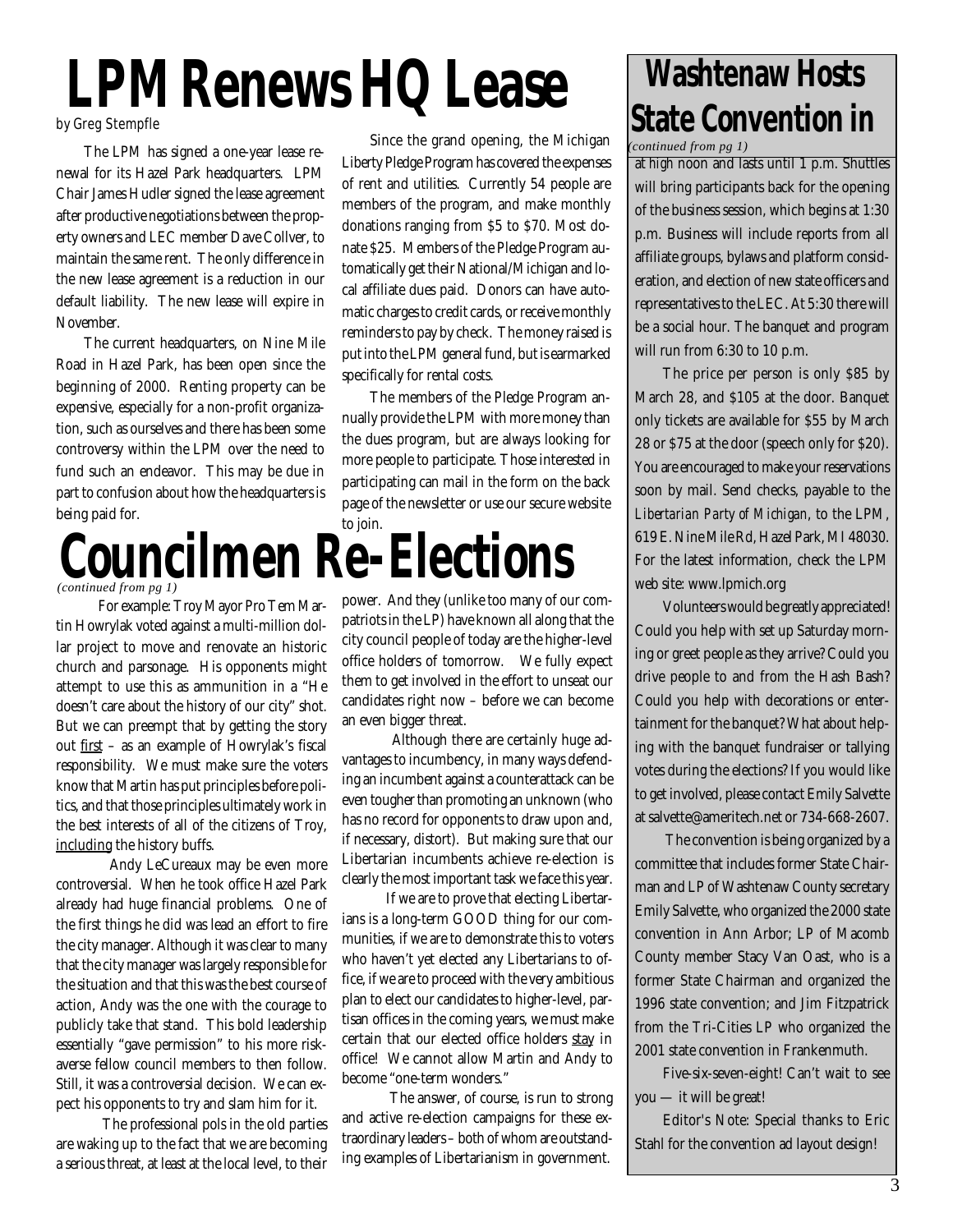# **Libertarians in the News**

### **Grand Rapids District Parts Ways With School Board Associations Board Saves \$17,000 by forgoing memberships**

The Grand Rapids school board voted this October to forgo membership in the Michigan Association of School Boards (NASB), saving over \$17,000 in district funds.

The MASB is the state's largest organization of school board members. Membership in the MASB allows school board to obtain membership in the National Association of School Boards. The Grand Rapids district is one of the few districts in the state to opt out of MASB and NASB.

The close 5-4 vote came after board member Jeff Steinport voiced his concern over sending taxpayer funds to an organization that did little for the board, especially in light of last year's \$1.6 million school budget deficit.

"It is wrong for the board to spend this money while the district cries poverty," Steinport told the *Michigan Education Report*. There are better uses for \$17,000."

However, opposing board members felt the association membership benefited the board by providing services such as legal assistance and by offering networking opportunities. They also worried that the decision might damage perception of the district, since the majority of Michigan school boards participate in the associations.

Board President Jim Rinck told the *Grand*



*LPM and Grand Rapids School Board member Jeff Steinport*

*Rapids Press* he thought the vote was "amazingly short-sighted" adding, "I can't imagine how it will help us to make us look like isolationists. This is going to cost us a heck of a lot more in terms of reputation and effectiveness."

But Steinport disagreed, saying membership in the association provided few useful services to the board and constituted an irresponsible use of school funding that could be spent in the classroom.

"Our legal title is 'Trustee,' and we're entrusted with taxpayer dollars," Steinport said. "This is one of the line items the board spends on itself, and I don't see the benefit when all the association lobbies for is status."

The MASB is none of many resource organizations open to public school board members around the state. One alternative is the Michigan School Board Leaders Association (MSBLA). MSBLA dues are \$25 per school board member.

For more information on MASB, visit www.masb.org.

For more information on MSBLA, visit www.msbla.org

*This article originally appeared in the Michigan Education Report and was reprinted with permission. www.EducationReport.org*

### **Coon Family Fights Land Use Plan** by Renae Coon

First, I would like to start by saying hi to everyone who hasn't heard from Jon or myself in a "coon's age". We have been told by some of our friends active in the LPM that people think we have gone reclusive and don't participate in politics anymore. Well, we did move to a reclusive house (1/4-mile drive with an 80-acre backyard) but to the dismay of the politicians in Sanilac County, we are still active in politics. This story is about the day that we attended a "land use" meeting and the events that followed.

About two weeks before the November elections, the weekly issue of the county paper reported on land use discussions. Under the heading, "Officials plan for quality of life in county", the article quoted planners speaking of urban sprawl and the tax cost residents would have to bear for this growth, loss of farmland, destruction of downtowns and other disasters city dwellers bring to the country. They were holding meetings to create a county wide development plan. This sounded like central planning and a property rights issue to Jon and me. Since I was a candidate for the U.S. House (Candice Miller eventually won) I thought I had a good chance at getting a letter to the editor printed. The letter started out quite patriotic with hopes of an America without the power of government favoritism, I moved into economics explaining how regulation has become America's version of socialism, asked the question who hired the land use consultant and point blank said "follow the money". I ended by giving an "out" by saying they may have good intentions but no social good can come from doing wrong to private citizens. Oh…I did suggest they read George Orwell's "1984". The next week's paper came without them printing the letter. Bummer, I thought! However, the following week's paper had a letter from the chairman of the planning commission urging participation in the planning committees. It just so happened that Jon was home from work that day, so we got a babysitter and went to the meeting. Jon and I discussed beforehand that we were only there to get information. Fat Chance. Within ten minutes Jon told the consultant he was insulting his intelligence, held fire under the chairman to find out who was funding this planning and gave a speech on the dangers of definitions made by the government. I used my time keeping Jon in his seat, which was not easy during socialist discussions, and asked questions. After the meeting, I politely went up to the chairman and acknowledged we held up his agenda with so many questions and asked what I had to do to be a member of the land use committee. He said if I signed in, I would be on the mailing list for the next meetings. It was that easy! I asked to be on the committee and now I was. The entertainment started the day after I got on the committee. My letter to the editor was printed in the county *(continued on pg 5)*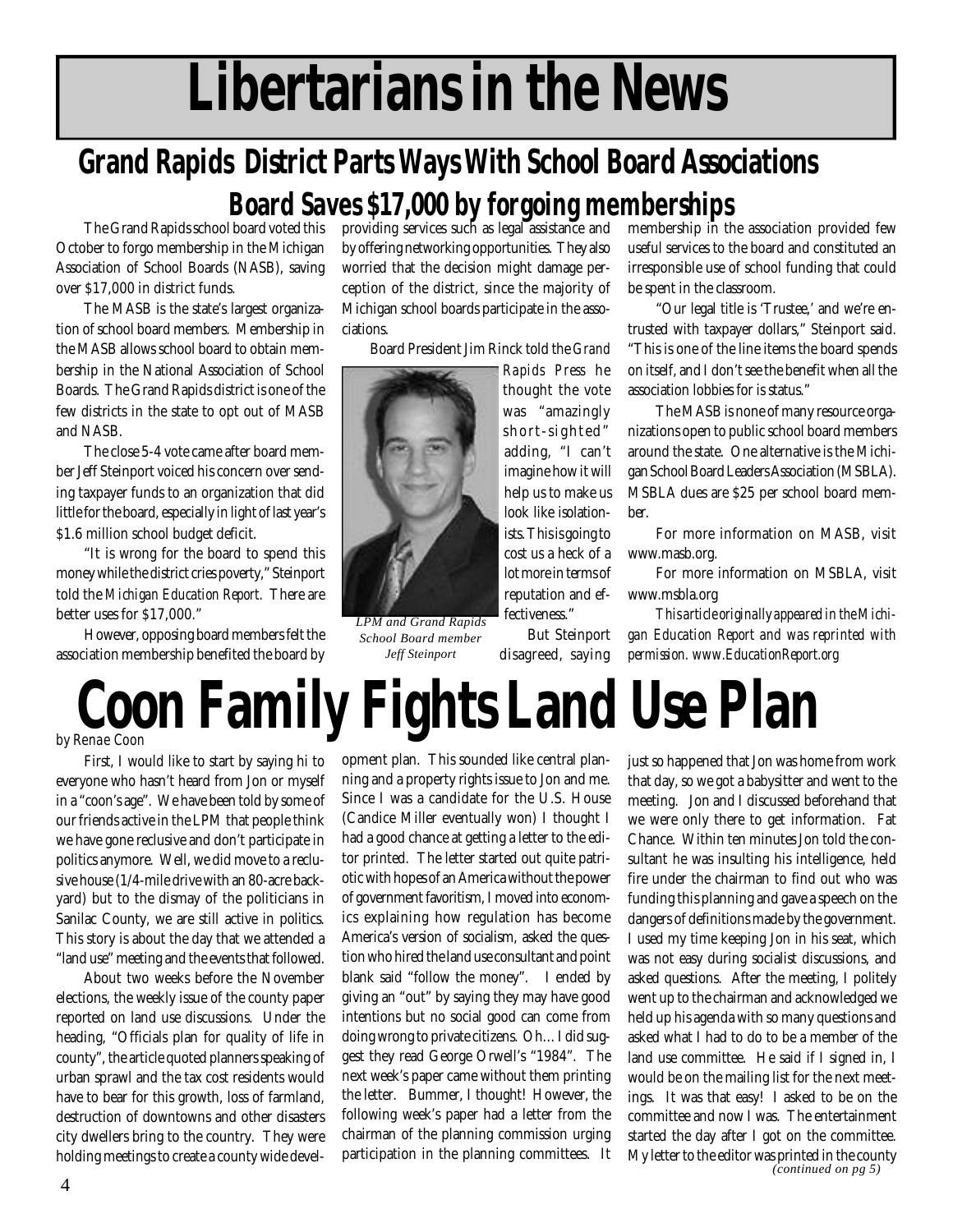# **Land Use**

paper! Some things just plain work out. *(continued from pg 4)*

Jon and I discussed the courses of action to take and he convinced me that he hasn't seen an issue with this much potential for public support since the 1994 gun issue. So, our next step cost us some money. We jokingly say it is from our entertainment budget. We purchased a ¼ page ad in the paper citing the date of the next land use meeting and urged attendance. The ad brought six people to the meeting. I went to the round table and Jon sat in the audience with the clipboard. Now, I didn't convince the committee of the evils of central planning but Jon did get the names of the attendees/activists.

It was the county's turn. They had three public meetings set up in December, but we knew when and where. Jon's idea…lit drop. We gathered our friends who live relatively close (they happen to be some of the organizers of the 1994 Lansing gun rights rally), and called the people who signed the clipboard. We paid for and printed 10,000 flyers advising our neighbors of the dates and times of the land use meetings and possible outcomes of these discussions. The flyers were distributed and people came. Oh did people come! The townhalls were packed and people where hot! We found our target market and we had the clipboard. We were not wrong either. Along with publicly applauding our efforts to inform them of the planning events at the county, the people in attendance overwhelmingly were in agreement with us. Jon took the tactic of addressing the language of the law. The new State law requires counties to have a general land use plan but says that if your county is zoned at a township level (Sanilac County is township zoned), a nonspecific plan can be used. The public, but not the planning commission (surprise, surprise) overwhelmingly agreed on a simple nondetailed plan that would satisfy the law. Jon also suggested the plan have this safeguard, "No township or municipality shall be bound to any provision of this land use plan nor shall any provision of this plan be used to deny county funds to any township or municipality otherwise entitled to such funds." Again, except for the members of the planning commission everyone in attendance was in favor. We considered the public meetings a victory. We had over 100 names on our clipboards and there was a weekly opinion page debate occurring.

# **Two Powers**

#### By Fred Collins

There seems to be a lot of confusion over what the Libertarian Party of Michigan can and cannot do. For an organization that grew out of the objectivist movement a surprising number of the party faithful seem to act as though we can wave a magic wand and things will happen. It shouldn't take an Ayn Rand level intellect to see that this isn't the case.

In reality the LPM has just two powers.

The first is philosophical. It is power to inspire. That's the one that draws people both voters and activists - to the Libertarian alternative in the first place. We are sufficiently reality-based to know that nothing can make the world a utopia. But we are also idealistic enough to believe that we could make this a better world if we could simply persuade everyone to adopt and live by the objectivist/ libertarian "non-aggression" axiom.

The second power the LPM has is organizational. It is the power to say 'No' to our candidates, activists and volunteers. We can tell them, "No, you can't do that in our name."

And that is the sum of our power.

Unlike government we cannot compel people to contribute. And unlike a private employer we do not have the resources to pay people to work for us. That makes us by comparison pretty powerless.

But it makes our accomplishments that much more amazing. So when someone steps forward and says, "I would like to run for that office" or "I would like to organize this project," we are strongly inclined to say "Yes." So long as the candidate represents our views, the activist has a well thought out plan and is willing to do

A reporter called me the after the public meetings and wanted our story. An article was printed January  $1<sup>st</sup>$ . The chairman has taken to calling us…libertarians! He was quoted, "the libertarians want us to do what is only required by law." How radical of us. The reporter had me sounding like a down-to-earth person who only wants a safeguard in the plan. When the committee meetings resume, I will remind the other committee members (the majority of which work for the government) that my opinion is the same as the general publics and we can get an audience to the next meeting if they don't regard me earnestly. They have also provided the work, we are very likely to give our endorsement.

But then there are the "youghta's." Every volunteer organization has them. And the LPM is no exception. These are the people who believe that there is nothing too difficult… for someone else to do. They are easily identified. They love to attend meetings. They are full of opinions. And they begin every proposal with: "You oughta…"

Sometimes their ideas are good. Sometimes not. The point is that in an organization with neither the power nor the desire to coerce, and without the resources to hire, *every* idea requires a volunteer to implement it.

I once heard a fellow activist quip that he was so sick of " youghta's " that his standing response became: "I would, but I am too busy now working on my plan to put a Libertarian sign on the moon."

Every project we have actually accomplished began with somebody with a well thought out plan who says, "I am so convinced that WE should do this that I will take responsibility for getting the work done and for raising the money needed."

Let me emphasize this point. *All* the progress we have made in the LPM happened this way. It is the *only* way we have ever accomplished anything!

In case you haven't noticed, I am attempting to use my "power to inspire" here. This is my invitation to you to come forward with your plans for what YOU want to do - not what someone else oughta do — to help move us towards greater liberty. Please feel free to email those plans to: Fred@Berkleyline.com

information that has Jon's brain churning! Oh, if they only knew the dangers in that.

 If you are interested in more details of land use planning and our efforts in Sanilac County, we have a web site: www.coonquantum.com/ freesanilac.htm. Land use planning initiatives are underway in every county not covered by concrete. These are serious threats to our freedom that are part of an International/National agenda. Just point your search engines to "Smartgrowth Network". Good bye for now and hope to see you at the convention.

In Liberty,

Renae and Jon Coon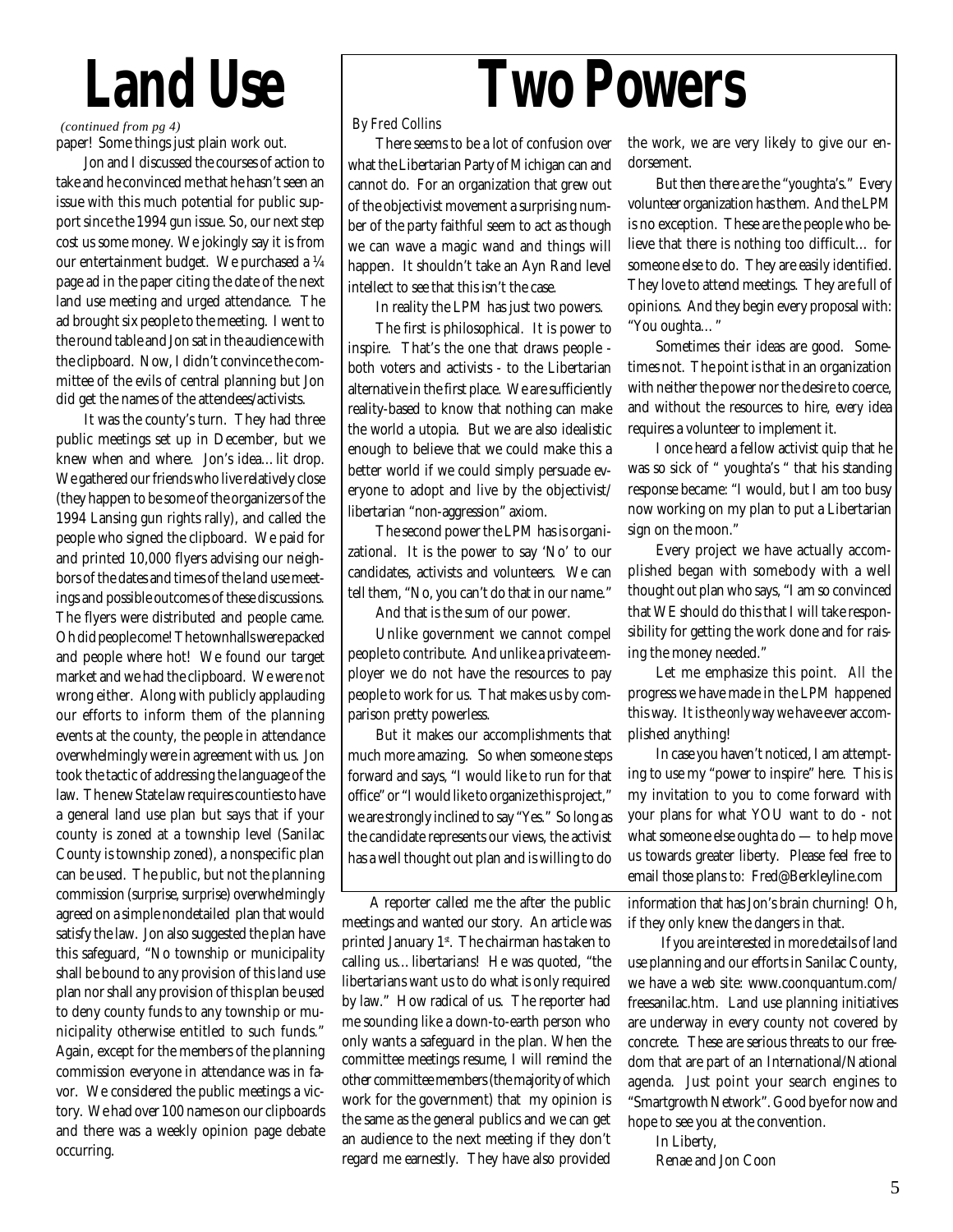

**Saturday** April 5, 2003

9:00am-9:30pm

Eagle Crest Conference/Resort Ypsilanti, Michigan

(734) 487-2000 www.eag.edecherort.com

For more information about the convention. visit www.lpmich.org

#### Mail this form with payment to:

Libertarian Party of Michigan 6.19 E. 9 Mile Rd. Hazel Park, MI 48030

> Hosts: **Fmily Salvette** Slacy Van Oabl lim Litzpatrick

Questions? Contact **Emily Salvette,** Convention Chair subette@mneritedn.net  $(734)$  668-2607

One, Two, Three, Four...

### Time to stop this D\*mn Drug War!

## **Libertarian Party of Michigan State Convention**

#### Spend an exciting day with fellow fibertarians!

- Orie-day format you spend less time and less money!
- Morning discussions on lesues important to YOU.
- Same day as the annual Ann Arbor Haph Baph help spread the message that this D\*mn Drug War has to go! Shuttle service to the rally provided.
- Afternoon business includes bylaws/platform consideration and officer elections beginning at 1:39 p.m.
- Your chance to hear what affiliates and activists around the state have accomplished this past year (and to brag about your accomplishments).
- Evening gala banquet featuring a thought-provoking Drug Policy Lorum. with Ron Crickenberger, Rob Kampia, and other exciting speakers.
- Sam Adams Hospitality Suite after the banquet sponsored by the Libertarian Party of Washtenaw County.
- It's your Party-without YOU, there is no LPM. Please be there!

|                                          | <u>leservations</u>   |                                                 |
|------------------------------------------|-----------------------|-------------------------------------------------|
|                                          |                       | Prices                                          |
| ßΦ                                       | By March 280:         | 585.00 for everything<br>\$33.00 Banquet only   |
| $\Box$ -check enclosed (payable to LPM). | ALThe Done:           | \$105.00 for everything<br>\$75.00 Banquet only |
| LI credit Card<br>and the effect ration  | Meetings only:        | \$30.00                                         |
| dard #!                                  | <b>Bunded Program</b> | \$20.00 Doctrichidae co.                        |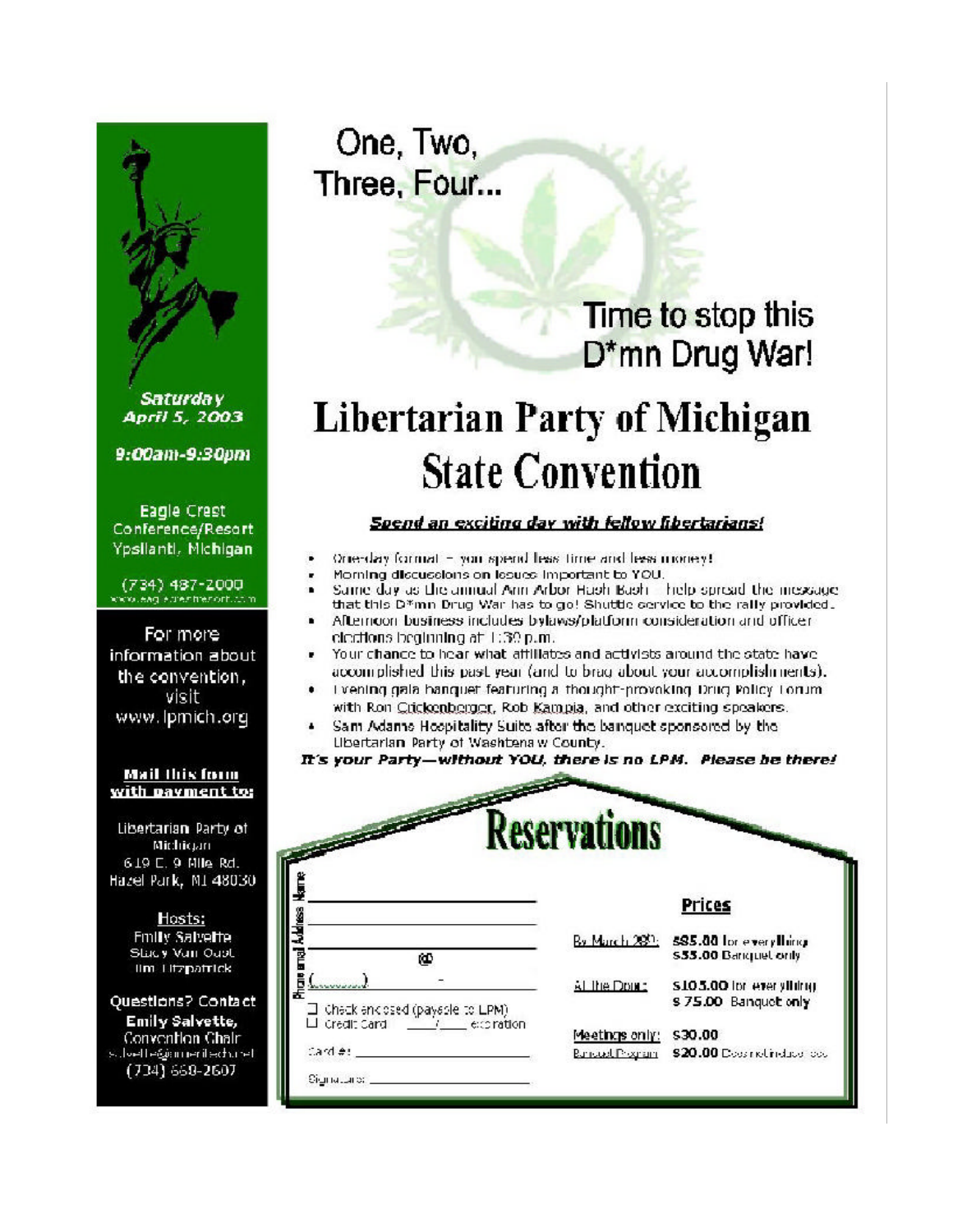### **Ron Crickenberger**

# **Drug Policy Forum**

#### **National LP Political Director &** Architect of the LP's Drug War Focus Strategy

Born In 1955 in Charlottesville VA, Ron grew up around the symbols of the American Revolution. This is where he received an early appreclation of the ideals that made this country great-individual liberty and personal responsibility.

#### With the following background:

- Nearly 20 years as a successful small business owner. ٠
- Nore than a decade of volunteer work with the Ubertarian Party. ä
- Political Director for the National Libertarian Party. ٠
- Campaign Manager for Carole Ann Rand who helped to defeat Bob ٠ Barr, the worst drug warrior in Congress.
- Produced a medical marijuana commercial that is being used by ٠ Libertarian candidates around the country.
- Ran for Congress in Virginia's 8<sup>th</sup> district focusing on drug reform ٠ issues.
- In Tune 2002, Ron was one of TII demonstrators arrested for civil ċ disobedience at the Justice Department in probest against the government's raids on medical manijuana clinics in California.

...Ron Crickenberger has developed a plan that seeks to end the Drug War at the federal level by 2012 by leveraging the Hibertarian Party's influence on elections and policy at the local and national level.

So come join us for some insight into this plan...







Marijuana Policy Project (MPP) is the largest membership-based organization in the nation focusing on removing criminal penalties for medical marijuana use, as well as for healthy people. MPP is based in Washington D.C.

**Robert Kampia** 

www.mpp.org

Since graduating with honors in 1993 from Penn State University, Rob has focused on ending the government's war on marijuana users by co-founding and serving as executive director of MPP. This pursuits have lead him to:

- Draft the medical manijuana bill that was signed into law by Hawaii governor Ben-Cayotano in June 2000. This marked the first time that a medical marijuana law was enacted by a state legislature rather than through a hallot initiative.
- Run as a Libertarian for D.C. Delegate to the U.S. House of Representatives receiving 3% of the vote.
- Appear on such news stations as NBC, FOX News, CNBC, debating with a former congressman, Attorney General and DEA Administrator as well as being quoted in The New York Times, The Washington Post, USA Today and hundreds of other publications.
- Testify before the California, Maine, Maryland, Massachusetts, Ohio, and Washington State legislatures, as well as before the U.S. Sentencing Commission.
- And while testifying before a U.S. House subcommittee, he turned the committee's overt hostility to advantage, appearing in nationwide media coverage as more levelheaded and responsible than those who opposed medical marijuana.







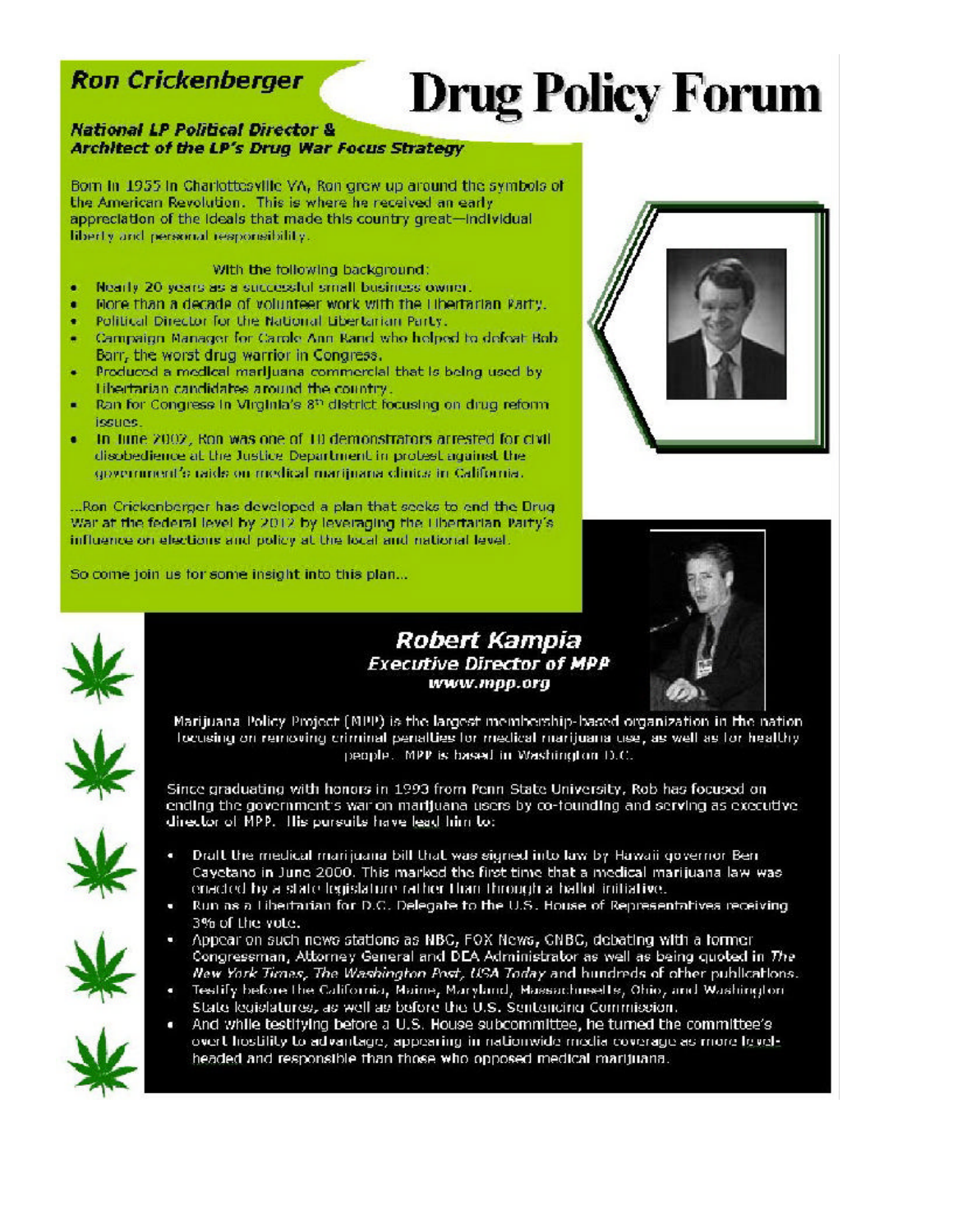lendar of Events

 *The calendar of events, affiliate meetings, and contact information were taken from the State Party website. If any of this information is incorrect, please let myself know or contact Ben Bachrach (ben45@aol.com) so that the necessary changes can be made.*

February 9.....LEC Meeting LPM Headquarters, 619 E. 9 Mile, Hazel Park 1:00

February 22...Tri-City LP Freedom Dinner Guest Speaker: Lawrence Reed, Mackinac Center for Public Policy The Padock Restaurant, 1310 N. Henry, Bay City 7:00 For tickets, call Rosemarie Jozwiak at (989) 922-5226

March 2.........Bill Shotey memorial Service, LPM HQ 7:00

April 5...........LPM State Convention, see ad in newsletter

April 7...........Troy City Council Elections

## **Affiliate Meetings**

#### **Clare-Cladwin Counties**

Meets the second Monday of each month at Grant Township Hall located on Surrey Road 1 mile west of Jays Sporting Goods in Clare at 7pm. Chair, Ghazey Aleck, (517) 386-5407, aleckfamily@voyager.net

#### **Kalamazoo County**

Meets the first Monday of every month at 7:00 PM at TGI Friday's Restaurant in Oshtemo, Michigan. Chair, Mickey Hall, Mickhall09@aol.com

#### **Mid-West Michigan**

General Membership meetings are every second Saturday at 6:00pm at Kountry Kitchen Restaurant, 1920 N. Mitchell in Cadillac. Chair, Brian Kluesner, (616) 723-7087, chair@lpmwm.org

#### **Thumb Area**

Meets the second Tuesday of every month at Whitey's Restaurant in Davison. Chair, Paul Hitch, phitch@intouchmi.com

#### **Macomb County**

The LMC holds regular monthy meetings on the second Wednesday of every month (excluding December) at Mile's World 17689 Masonic (near Groesbeck), Fraser, MI 48026. Join us for cocktails and/or dinner at 6:00 pm, business begins at 7:00 pm. Chair, Keith Edwards, (810) 777-7468, keithmarni@aol.com

#### **Oakland County**

Meets the 4th Wednesday of every month at Sila's, 4033 W. 12 Mile Rd, Berkley. Sila's is 2 blocks east of Greenfield on the south side of 12 Mile Road. Chair, Fred Martin, (248) 394-0449, Fredtmartin@aol.com

#### **Shiawassee County**

Meets the first and third Sunday of the month, 7:00pm, at 701 S. Chipman, Owosso. Chair, David Keyes, (517) 725-3100, dnskeyes@chartermi.net

#### **Tri-County LP**

Holds a general meeting on the third Monday of each month at Howard Johnson's Restaurant near the intersection of I-75 and M-84. Dinner is followed by the evening's guest speaker at 7:30, and the business meeting shortly afterward. Chair, Stephen Townsend, (989) 631-4853, cooljay@triton.net

#### **University of Michigan Libertarians**

Meetings are held the first and third Monday of each month in the Crofoot Rm of the Michigan Union on 530 S. State Street @ 6:30 PM. Chair, Daniel Sheill, dsheill@umich.edu

#### **Van Buren County**

Meets on the third Thursday of the month, and as always; our meetings are open to the public. For the time being, we are meeting at the home of Bill and Barbara Bradley, 746 Lee Street, South Haven at 7:00pm. Chair Bill Bradley 616-637-4525, bbradley@cybersol.com.

#### **Washtenaw County**

Meets every Thursday evening at 7:30 p.m. at Cubs AC Restaurant located in the Colonial Lanes Bowling Center, 1950 S Industrial Hwy, Ann Arbor. All meetings are open to the public. The first Thursday of every month is a business meeting. Other meetings feature speakers, project work, or social events. For more information contact Emily Salvette, salvette@ameritech.net, 734-668-2607 (days). Chair, Brett Cashman, (734) 481- 1354, bjcash@aol.com

#### **Wayne County**

Monthy meetings are held on the first Thursday of every month at City Tavern Restaurant in Dearborn at 14316 Michigan Ave., between Greenfield and Schaefer. Meeting begin at 7:30 pm, dinner orders are taken at 6:30. Chair, Greg Stempfle, (313) 359-3240, stempfle@hotmail.com

#### **West Michigan**

Monthly meetings held in Grand Rapids at Club North's Banquet Room at 1359 Plainfield NE, just north of Leonard. Meetings are held on the second Thursday of each month at 7:30pm. Chair, Tom Quinn, (616) 887-3053, mrtomq@yahoo.com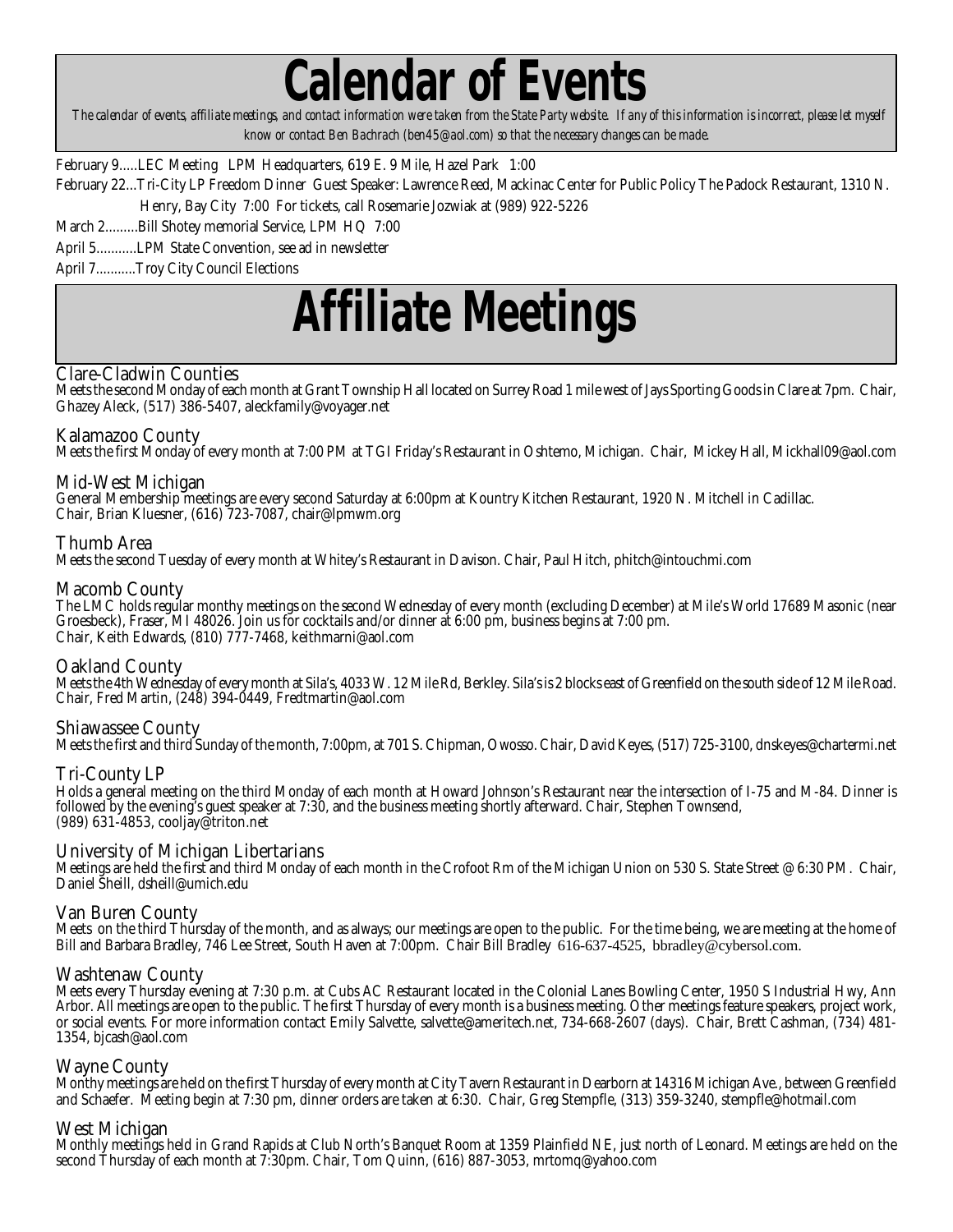# **Affiliate News**

#### **West Michigan**

**Bill Gelineau** has announced his candidacy for LPM Chair. Bill is a former chairman of the West Michigan LP and served on the LEC for two terms. He can be reached at freedomlover59@hotmail.com

#### **Wayne County**

**Michael Donahue** was elected as affiliate vice-chair in December. Michael was one of the LPM Supreme Court candidates in 2002 and served on the Wayne County board. He will be replacing the late Bill Shotey who passed away of a heart attack in November. **Loel Gnadt** was elected in as the new board member.

The State House passed Resolution 622 honoring LP memberTimothy Beck of Detroit for his many outstanding years making life better for the people of the city of Detroit

## **Oakland Holds Strat Con IV**

#### by Greg Dirasian

 The Libertarian Party of Oakland County held StratCon IV on Saturday, January 11. StratCon IV was the fourth Strategic Planning Conference that the LPOC had held. Originally established to help focus on establishing and achieving goals, it has become an annual planning event.

 In addition to 2 re-election campaigns this year, the LPOC plans to do many other things, including participating in the Hazel Park Me-

#### **Tri-Cities**

The TCLP will be hosting a Freedom Dinner on Saturday, February 22 at the Paddock Restaurant in Bay City. The Guest Speaker will be Lawrence Reed of the Mackinac Center for Public Policy, who will talk about "The Seven Principles of Sound Public Policy" For tickets, call Rosmarie (989) 922-5229 or Stephen at (989) 631-4853

#### **Liberty Leadership Council**

The LLC, a PAC created by former LPM Chair Ghazy Aleck was dissolved shortly after November's election. During it's existence, the LLC helped fund and train many outstate LP candidates who ran for local office. The LLC would like to thank everybody who made contributions and gave them support.

morial Day parade, the Clawson Independence Day parade and the Troy Daze parade. We also plan to get two people appointed in cities/ townships we have never been in before, launch a Speaker's Bureau, and work with the state party to call lapsed members and survey them.

 Our Speaker's Bureau will consist of an online database of high schools, colleges, universities, and service groups in Oakland County. We will do periodic mailings to the list, and we will schedule speaking engagements online so that we can track the results of our efforts.

 We have also planned our general membership and executive committee meetings for the next year and entered them on the LPM web calendar. This should be an exciting year for the LPOC.

## **University Should Stop Discriminating -Or Privatize**

 The University of Michigan should either stop discriminating by race or stop accepting public funds, says the Libertarian Party of Washtenaw County. "If the university insists on having a race-based admissions policy it has the moral obligation to stop accepting public funds," said Brett Cashman, Chair of the Libertarian Party of Washtenaw County.

 The University of Michigan is fighting two lawsuits challenging its admissions policies. In the fall of 1997, two white students who were denied admission sued the school charging that race was a factor in the university's decisions. The Supreme Court will hear both their cases and is expected to rule this summer. On Thursday, the Bush administration filed a brief in support of the plaintiffs.

 But Libertarians say the university's argument that having a racially diverse student body improves university education misses the point.

 "Every private organization — including universities, businesses, and membership organizations — should be able to decide for themselves who gets admitted, without government interference," Cashman said. "But taxpayer-funded entities have an obligation not to discriminate, because every taxpayer is forced to subsidize such discrimination."

 That's why Libertarians are advising the university to either drop its color-coded admissions policy or privatize, Cashman said.

 "As the university points out, America is a diverse nation," Cashman said. "And that's exactly why every university should be free to choose its own admissions policy, without government interference.

 "A college that wants to craft a policy to attract or exclude a particular group should be free to do that, so long as public money isn't involved. In a free country, any student should be free to attend an all-black, all-female or allwhite college, and those schools have every right to accommodate those individuals.

 "Any individual who is offended by such a policy can demonstrate that by refusing to attending or contribute to such an institution. Other schools may want to attract a more diverse student body, and they should be allowed to do that as well."

 But when public funding is involved, conflicts inevitably arise — as in the U of M case.

 The lesson is that government funding promotes conflict and divisiveness, the party says.

 "Perversely, applicants who are being rejected because of their race are the same people paying the salaries of the color-conscious bureaucrats who turned them away," said Cashman. "It's hard to think of a better way to promote racial conflict than the U of M's admissions a policy.

 "If the university really values racial diversity as much as it claims, it should prove it by having the courage to privatize."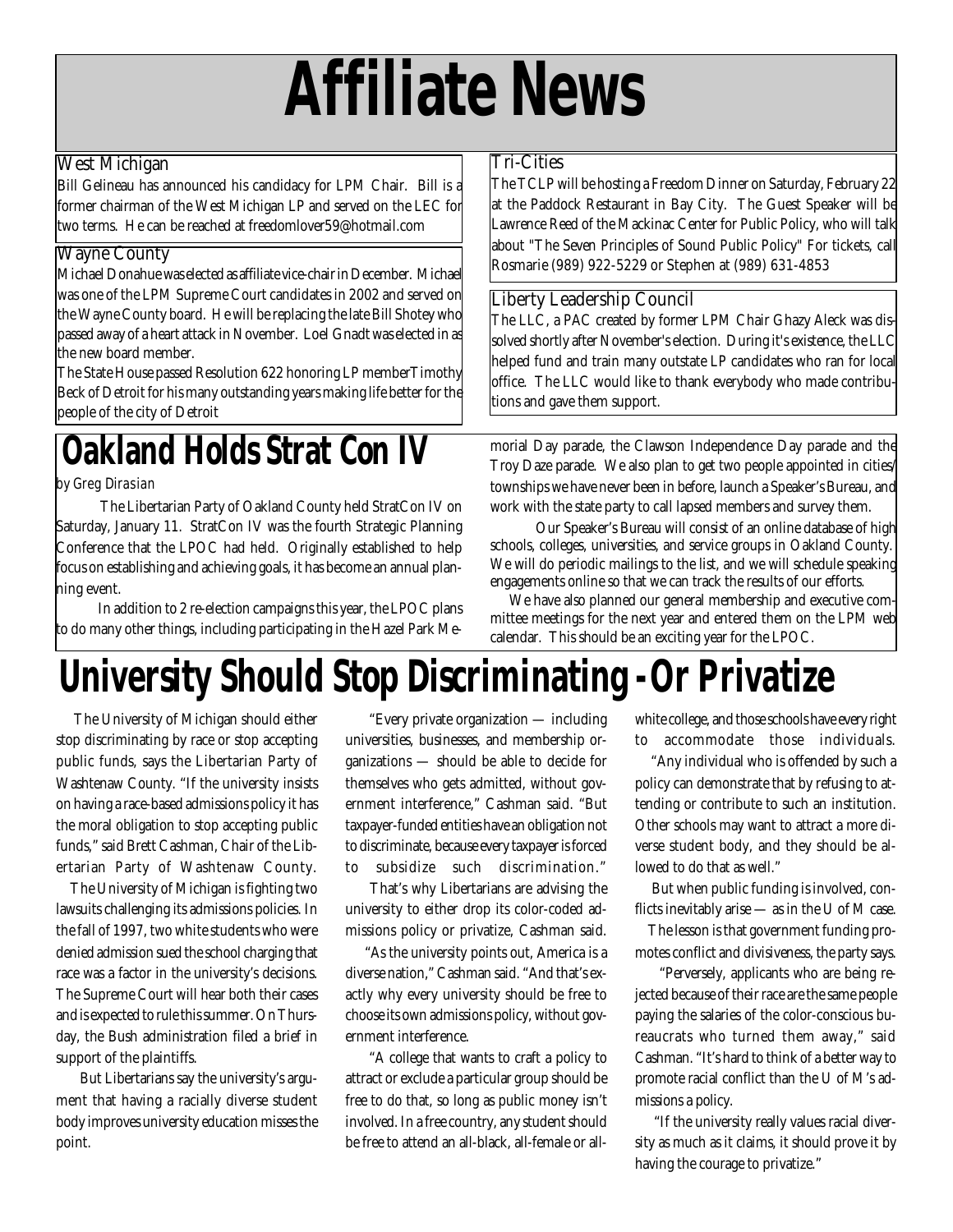# **LPM Committee Meeting Minutes**

*These minutes have not yet been approved by the Committee. It is possible that there will be additions or corrections at the next Committee meeting. If so, they will be published here*

#### LEC Meeting

**December 8, 2002** Called to order by Chairman James Hudler at 1:00pm. Roll Call:

| Chair                          | James Hudler             | present |
|--------------------------------|--------------------------|---------|
| Vice-chair                     | <b>Jerry Bloom</b>       | present |
| Secretary                      | Keith Wesselmann present |         |
| <b>Treasurer</b>               | Ben Bachrach             | present |
| At-Large Director Diane Barnes |                          | present |
| At-Large Director Dave Collver |                          | present |
| At-Large Director Paul Hitch   |                          | present |
| At-Large Director Sara Sjoberg |                          | absent  |
| At-Large Director Erin Stahl   |                          | present |
|                                |                          |         |

JH-Motion by Jerry Bloom, second by Paul Hitch, to accept proposed agenda (attached), with five minutes added for Chair report, five minutes added for Membership report, and change Item 7 from "West Michigan Affiliate" to "Activist Meeting." Carried by voice vote.

JH-Chair report. Will visit West Michigan affiliate to address concerns expressed by affiliate chairman Tom Quinn. Announced death of Bill Shotey, whose passing and contributions will be noted in the Michigan Libertarian and LP News. A neighbor of Paul Reimer, Libertarian candidate for Eaton County Commissioner, recently complained to Mr. Hudler about erratic behavior from Mr. Reimer. We will attempt to work through the affiliate chair to handle this issue.

KW-Secretary report. Motion by Keith Wesselmann, second by Erin Stahl, to accept minutes of the October 13 LEC meeting, distributed prior to the meeeting. Carried by voice vote.

BB-Treasurer report has been distributed (attached). Two items of note are not addressed on balance sheet. The national LP owes the LPM an additional \$721 in UMP payments, and the IRS is attempting to levy over \$1200 in penalties & interest because Form 990 filed last April was unsigned and had the wrong tax ID number listed on it. A letter has been sent to the IRS asking to have the fees waived. It would be better to wait until the end of the meeting to vote on the proposed budget, so that it can be adjusted accordingly if there are any motions for additional expenditures.

Motion by Diane Barnes, second by Jerry Bloom, to send a letter from the LEC to the national LP requesting that they not withhold UMP payments. Carried by voice vote.

JB-Affiliate Organization. No progress has been made in the last month regarding the unaffiliated areas of the state. There is some concern regarding the St. Clair County affiliate because their Chairman is dealing with legal difficulties. Paul Hitch will contact the affiliate's other officers to help determine whether they are able to sustain themselves an independent affiliate. Shiawassee is another concern as it is mostly made up of members of the Steele family, some of

> whom have expressed that they are likely to withdraw from active involvement.

JB-Activist meeting will be held January 25 at 12:30pm. The meeting will include a pot-luck lunch. Greg Stempfle requested that the newsletter be included as an agenda item for

that meeting.

SVO-Convention Report (attached). Need to fill in details of roundtable discussions. Bylaws and Platform committee chairs need to be appointed. At the February LEC meeting standing rules need to be adopted for the convention.

GD-Greg Dirasian distributed a letter (attached) expressing concern about the LPM Discussion List (lpm-discussion@yahoogroups.org). Recommended periodically posting an advisory (contained in the text of the attached letter). Motion by Paul Hitch, second by Dave Collver, to close agenda item and move to next item on the meeting agenda. Motion failed by 4-3 vote.

Motion by Ben Bachrach, second by Keith Wesselmann, to approve periodic posting of the suggested note suggested in Greg Dirasian's letter.

Motion by Keith Wesselmann, second by Dave Collver, to strike second sentence from first paragraph, second paragraph, fifth and sixth paragraphs, and add ", www.lpmich.org" to third paragraph. Carried by voice vote.

Motion by Dave Collver, second by Jerry Bloom, to close discussion. Carried by voice vote.

Main motion carried by voice vote.

DB-Holiday party will be held December 16 at LPM Headquarters in Hazel Park.

JH-Operation Farm Team strategic plan was distributed (attached).

Motion by Keith Wesselmann, second by Jerry Bloom, to implement Operation Farm Team. Carried by 6-1 vote.

GS-Newsletter report. The printer has finished producing the newsletter, which will go to the post office within two days and members will receive it by the end of the week. Mr. Stempfle expressed gratitude to Greg Dirasian for his assistance with this issue.

BB-Federal campaign finance law changes that took effect November 6 mean that the national LP can no longer accept any money from the LPM Operating Fund. We can either start a new fund in order to comply, or the treasurer can personally pay liabilities to National and be reimbursed by the LPM.

ES-Membership report. Current membership is 1,092. Plan for increasing membership includes having office staff/volunteers call lapsed members, promoting affiliate meetings in local newspaper community calendars, and through affiliate chairs.

JH-Members speaking session. Tom Jones reported that the Green Party is having a meeting for election reform at their headquarters. David Raaflaub encouraged the LPM to get behind the proportional representation initiative. Greg Stempfle announced that Michael Donahue has been appointed Vice Chair of the Wayne County affiliate, succeeding the late Bill Shotey. Ray Warner pointed out that the ACLU has increased its membership by 50,000 since September 11, 2001, which means there is a market for liberty for those who can get their message out.

BB-Motion by Ben Bachrach, second by Dave Collver, to accept proposed revision of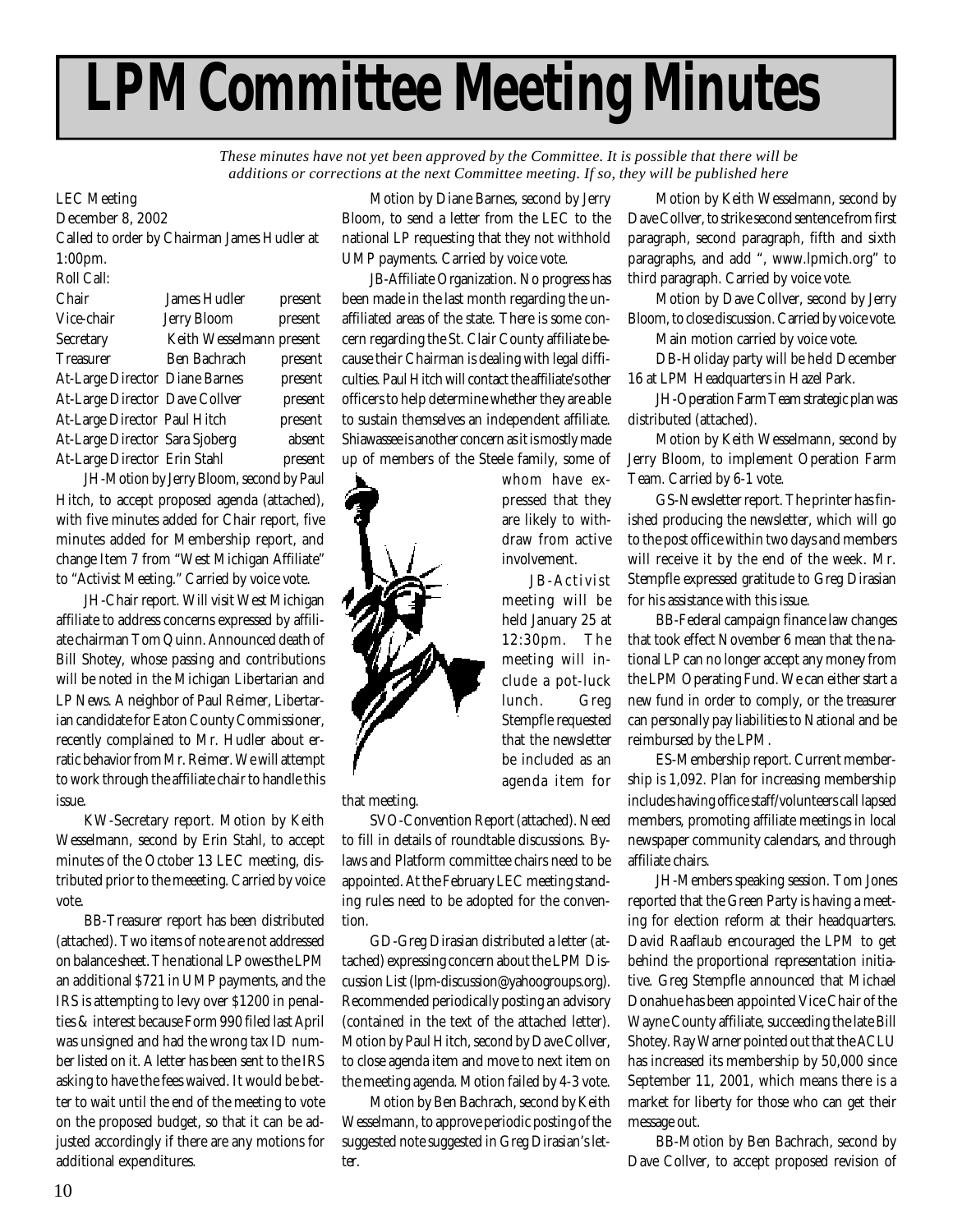## **Bill Shotey 1932-2002**



 Bill Shotey, long-time Libertarian activist, passed away on November 20, 2002 at the age of 70 in Phoenix, AZ where he had gone to spend the winter with family.

Although his first involvement with the LP was in California, Bill really became a major force in the party after he returned to his home state of Michigan in 1987.

 He immediately got involved in his Wayne County affiliate, serving as vice chair

of the LPM's second largest affiliate for more than a decade. Bill took *Bill Shotey* primary responsibility for organizing monthly Wayne County meetings and was especially adept at bringing in an impressive list of guest speakers, including such libertarian movement notables as Reason Magazine editor, Bob Poole, and local celebrities such as WWJ talk show host, David Newman, as well as numerous, national LP figures such as Karl Hess, Dr. Ron Paul and Harry Browne.

 In addition to his Wayne County involvement Bill also dedicated himself to the LPM, becoming the party's first media liaison, obtaining numerous television and radio appearances and newspaper interviews, for dozens of LP candidates and activists.

Bill was also the LPM's premier fund-raiser — a key player in many efforts including the Michigan 16-5 committee in 1996 that successfully led the top of ticket campaign for Harry Browne that resulted in retention of our ballot status.

He also used his talents for lobbying, becoming chairman of the LPM

## **LEC Minutes**

budget. Carried by voice vote.

JH-Motion by Dave Collver, second by Keith Wesselmann, to adjourn. Carried by voice vote.

Respectively Submitted, Keith Wesselmann, LPM Secretary

*Below is the advisory which the LEC has asked to be posted on the unofficial lpm discussion list.*

Dear List Subscribers,

 Please note that this is an UN-official discussion list and is not monitored by the LPM. Postings to the list are merely the opinion of the poster and not necessarily based on fact.

 Anybody who has legitimate concerns about the Libertarian Party of Michigan may raise those concerns with the volunteer in charge of that particular **a**rea (web site, newsletter, membership, etc.). Contact information is available on our Web site, www.lpmich.org.

 If that person is unable to help, then those concerns should be brought to the attention of the LEC. If the LEC cannot or will not help, those concerns may be raised with the LPM Judicial Committee.

> Yours In Liberty, LPM Executive Committee

lobbying committee that successfully achieved a change in Michigan's ballot access retention law.

 In 2000, he received the LPM Defender of Liberty Award. Most recently, Bill joined with three other long-time party members to form an independent political action committee called the Small Government Alliance that within six months had already raised and spent more than \$30,000 for, among other causes, the reelection campaign of state representative Leon Drolet (an LPM member who was elected as a Republican) and the defeat of the Proposal K arts tax.

 After attending the election night party at the LPM HQ celebrating both victories, Bill flew with his mother to his brother's home in Arizona for some much deserved R&R in sunnier climes. Sadly, he was taken ill the next day with heart-related problems and rushed to the Phoenix VA hospital (he was also a veteran) where he passed away two weeks later.

 In addition to his mother and brother Bill is also survived by a sister. Bill's loss is a great tragedy, not only for his family, but for the Libertarian Party and the entire cause of freedom. He will be sorely missed.

### **Memorial Service**

 On March 2nd, there will be a memorial held at the LPM HQ beginning at 7:00. Because Bill Shotey's entire family is living in Arizona, no services have been held here in Michigan. We would like to celebrate the life of this great man and bring closure to his sudden passing. Please bring along any pictures you may have of Bill from various LP events he attended. Contact Wayne Co Chair Greg Stempfle for more information. Plans will be posted Online once they become finalized.

#### **Can you Enjoy** *FREEDOM* **Without** *HEALTH?*

-Join the Eniva Self-Health Revolution! -Natural Alternative Approach to Healing & Wellness -Next Generation of Nutrient Delivery Systems -Breakthrough Technology for *Maximum Effectiveness* -Buy Wholesale Directly from Company -Create Immediate and Residual Incomes (no taxes withheld) -Rapidly Expanding Co. Wants Business Partners Now "People Heal, That's the Deal!" **Contact Jon Addiss (517) 282- 0571 www.eniva.com Capital Business Consultants, Lansing, Michigan**